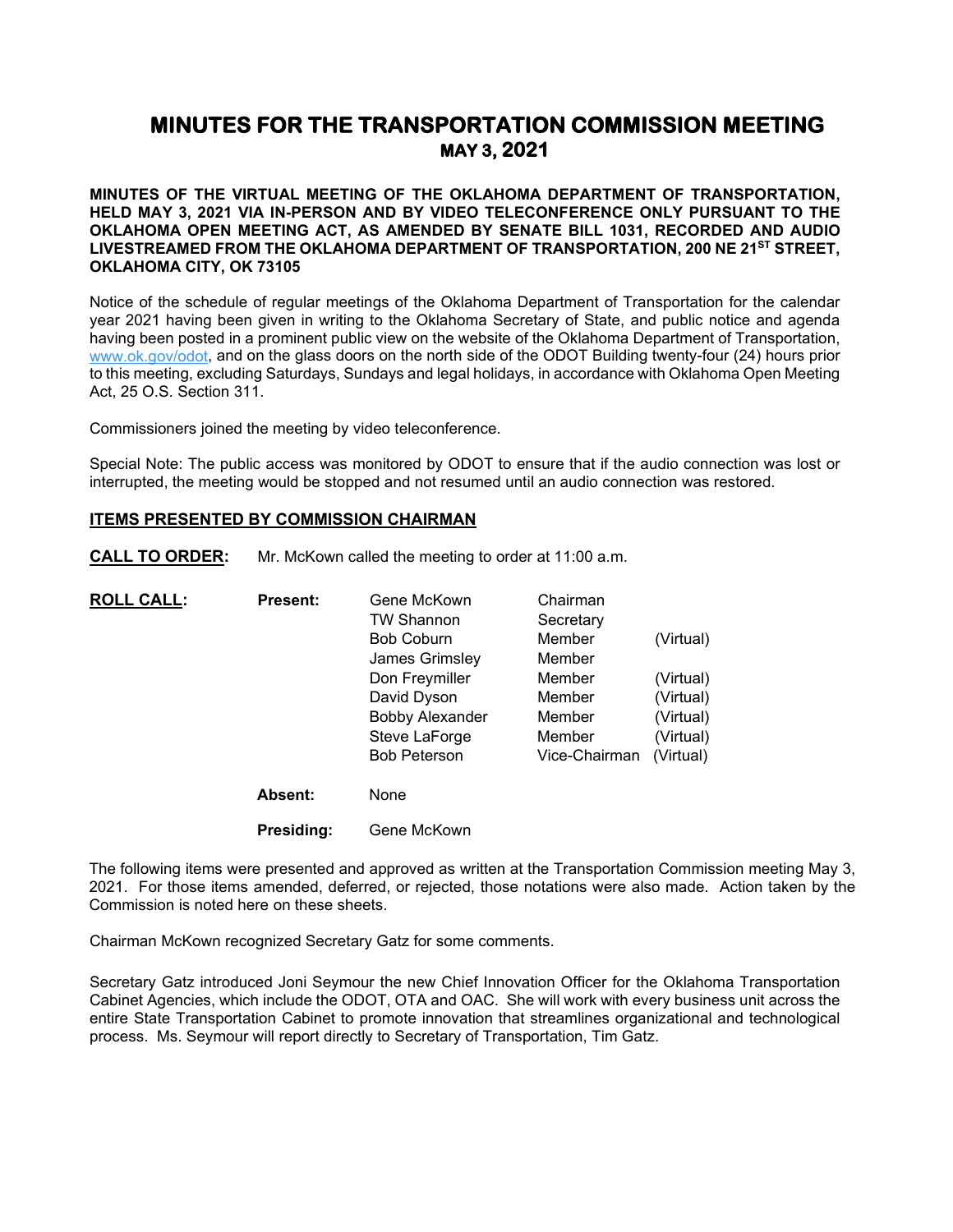Secretary Gatz announced that Justin Hernandez has been chosen as the new ODOT Bridge Division Engineer. Mr. Hernandez has been with the Department for nearly 20 years, almost all of which has been as an Engineer with the Bridge Division. He will oversee the Department's Bridge Program, including the design of replacement, repair and maintenance type activities and the inspection of structures statewide.

Secretary Gatz declared April 26-30, 2021 was Work Zone Safety Awareness Week in Oklahoma. He stated the Governor's Work Zone Proclamation and Top 10 Seatbelt Goal goes hand in hand. He said transportation is a 24/7 operation; and ODOT and OTA want to thank drivers for using the Oklahoma Standard to look out for each other on and off the road. We are continuing our efforts with this year's theme, *"Make Safety Stick - Everybody Click" campaign.* Oklahoma's effort to improve our seatbelt usage is very important right now since we rank 43<sup>rd</sup> in the nation for seatbelt usage. More than half of the fatalities that happen on the highway system occur when a seatbelt is not in use. We can have the safest designs out on the highway system that we can develop and deliver within the resources we have available to us; but that seatbelt is still our frontline of protection. He then read the "Governor's Proclamation" into the record.

**NOTE:** *Chairman McKown said that a really shocking statistic, that ½ the deaths on the highway are because they are not wearing a seatbelt. We need to do something about this, what are we doing to bring awareness to this.*

Secretary Gatz said we are in the midst of a year-long *"Make Safety Stick - Everybody Click" campaign.*  We are going to capitalize on every opportunity to put seatbelt use front and center as we begin to ramp us this campaign throughout the summer and for the rest of the year. We have put some resources toward by doing some Public Service Announcements on radio and tv; simply to try and raise public awareness!

# **ITEM PRESENTED BY THE SECRETARY TO THE COMMISSION**

# **54. Approval of the Minutes of the Transportation Commission Meeting of April 5, 2021**

| ACTION:<br>MOTION: | Grimsley moved and Peterson seconded that the Minutes be approved as presented.<br>Carried by the following vote: |
|--------------------|-------------------------------------------------------------------------------------------------------------------|
| AYES:              | Coburn, Grimsley, Freymiller, Shannon, McKown, Dyson, Alexander, LaForge and Peterson                             |
| ABSTAIN:           | None                                                                                                              |
| ABSENT:            | None                                                                                                              |

## **CONSENT DOCKET PRESENTED BY COMMISSION CHAIRMAN**

## **55. Programming of Federal Railroad Crossing Safety Funds - Section 130 Title 23 Funds - Mr. Schwennesen**

## **a) Choctaw County – Commission District II**

Near Sawyer, Construction funding for a Signal and Surface project which includes the installation of pedestal-mounted flashing light signals with gate arms and 32-foot concrete crossing surface at the intersection of Fallon Road with the Kiamichi Railroad mainline. Total cost is \$356,862.00

# **56. Modification of Federal Railroad Crossing Safety Funds - Section 130 Title 23 Funds - Mr. Schwennesen**

- **a)** Adair County District I Stilwell NS4660 JP29223(04) KSC \$1,599.25 0.66%
- **b)** Oklahoma County District IV Edmond Coffee Creek Road JP32556(04) BNSF- \$17,713.82 7.71%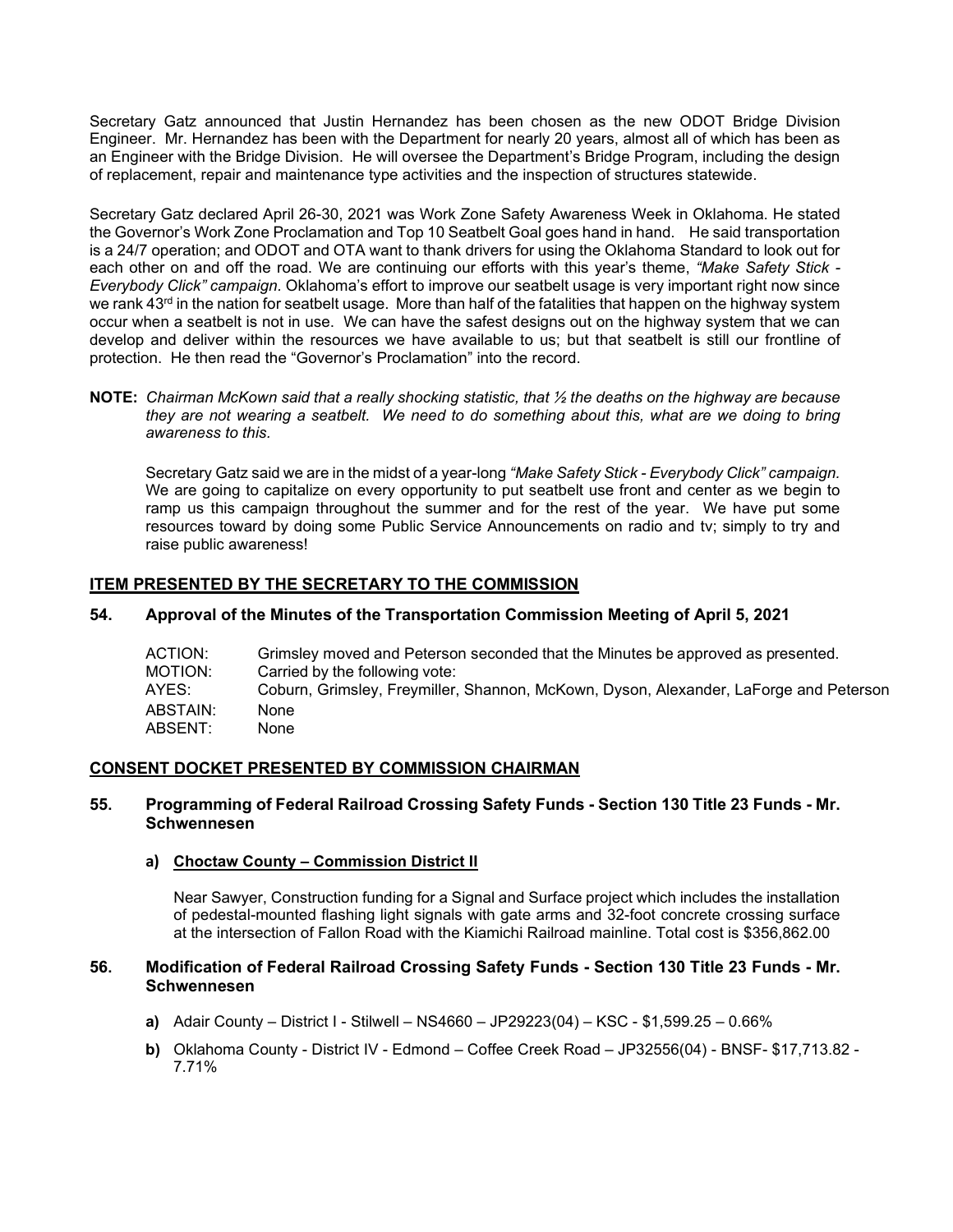# **57. Speed Zone Revisions – Mr. Pendley**

# **a) Adair County – Commission District I**

1. Along US 59 in Adair County including the Town of Watts at various locations

# **b) Murray County - Commission District VII**

- 1. Along US 77 in Murray County including the City of Davis at various locations
- 2. Along SH 7 in Murray County including the City of Davis at various locations

# **58. Safety Improvement Projects - Mr. Pendley**

# **a) Commissioner Districts II & III**

We have received a request from the Districts II and III Engineers for the installation of centerline rumble strip and pavement markings at the following locations:

- 1. US 270: District II In Pittsburg County beginning near  $5<sup>th</sup>$  Street in Alderson, extending easterly approximately 7.5 miles to near the US 270 & SH 63 junction in Haileyville;
- 2. US 270: District II In Latimer County beginning near Lutie Church Road east of Wilburton, extending easterly approximately 31.5 miles to near the US 270 & US 271 junction in Wister;
- 3. US 271: District II In Le Flore County beginning near the US 270 & US 271 junction in Wister, extending easterly approximately 6 miles to near the US 271 & US 000 (Poteau Bypass) & US 59 junction in west Poteau;
- 4. SH 3: District II In Pushmataha County beginning near CR E1920 Road (3<sup>rd</sup> Street) east of Antlers, extending easterly approximately 26 miles to near CR 1950;
- 5. US 70: District II In Choctaw County beginning at the east end of the Lake Raymond Gary Bridge east of Fort Towson, extending easterly approximately 8 miles to near CR N4450 Road (Valliant Bypass Road);
- 6. US 70: District II In Bryan County beginning near Muncrief Road in Kingston, extending easterly approximately 3 miles to near Oak Ridge Drive
- 7. SH 70F: District II In Marshall County beginning at the SH 32 & SH 70F junction, extending northerly approximately 4.50 miles to the US 70 & SH 70F junction;
- 8. SH 112: District II In Le Flore County beginning near 290<sup>th</sup> Street east of Poteau, extending easterly approximately 3 miles to near Bud French Road/Walls Road;
- 9. SH 1: District II In Marshal County beginning at the US 177 & SH 1 junction extending northerly approximately 0.50 mile to the Marshall & Johnston County Line;
- 10: SH 1: District III In Johnston County beginning at the Johnston & Marshall County Line, extending northerly approximately 7.5 miles to near Anderson Road in western Ravia;
- 11: SH 1: District III In Johnston County beginning near Pine Creek Road north of Ravia, extending northerly approximately 11.5 miles to near Panola Street in Mill Creek;
- 12: SH 22: District III In Johnston County beginning near CR N3520 Road east of Ravia, extending easterly approximately 2.5 miles to near the US 377 & SH 22 junction;
- 13. US 77: District III In Garvin County beginning near Welch Avenue in west Wynnewood, extending northerly approximately 6 miles to near CR E1590 (Airport Industrial Road);
- 14. US 77: District III In Garvin County beginning near Indian Meridian Road in northwest Pauls Valley, extending northerly approximately 13 miles to the US 77 & SH 59 junction;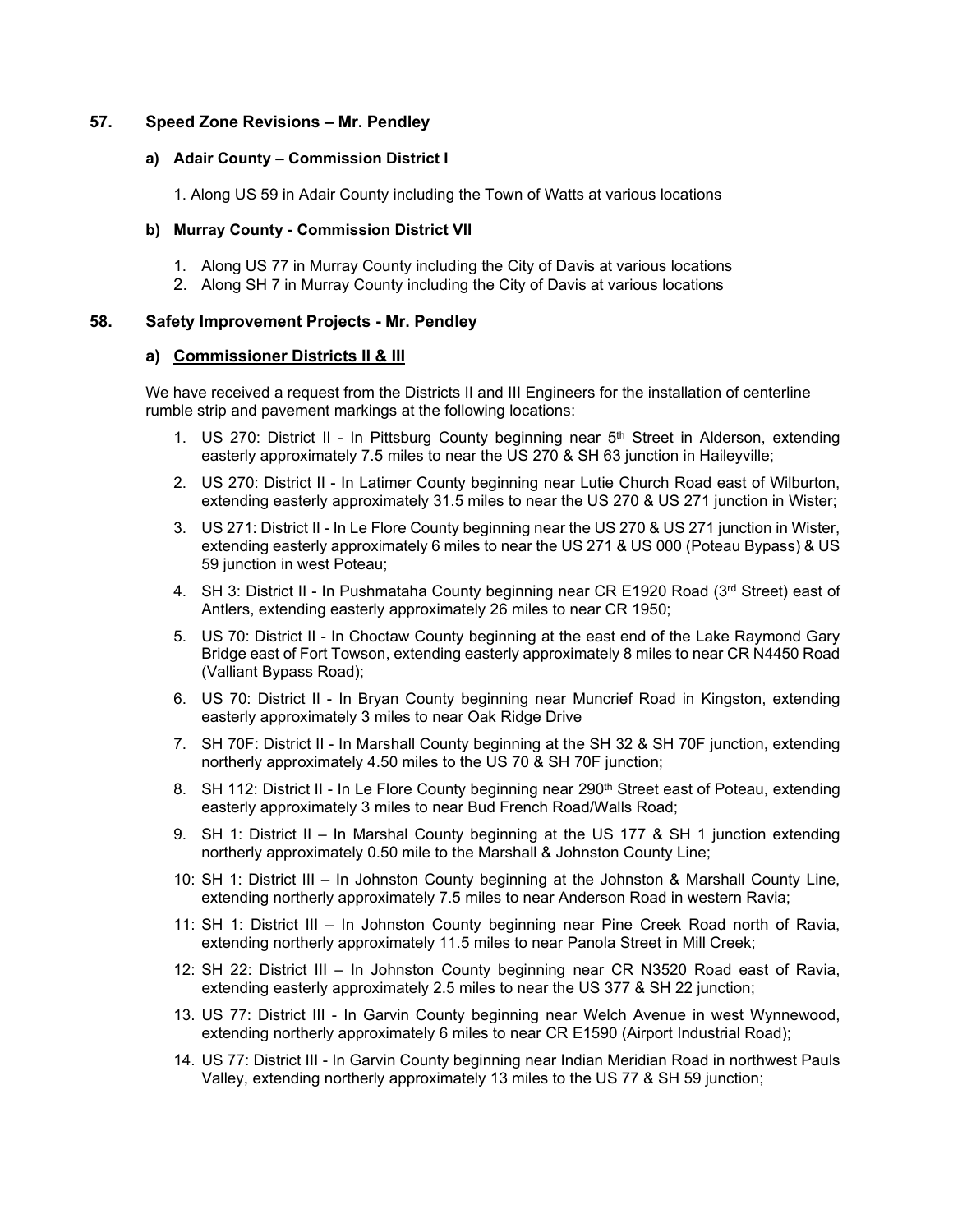- 15. US 77: District III In McClain County beginning near Malone Street in Wayne, extending northerly approximately 5.5 miles to the US 77 & SH 74 junction;
- 16. US 270: District III In Seminole County beginning at the US 270 & US 270 Business junction, extending easterly approximately 18.5 miles to the US 270 & US 75 & CR E1380 Road junction;
- 17. US 75: District III In Hughes County beginning at the north end of the US 75 & US 270 & SH 1 overpass in Calvin, extending northerly approximately 18.5 miles to the US 75 & SH 9 junction;
- 18. SH 19: District III In Garvin County beginning near the east end of the Peavine Creek Bridge, extending easterly approximately 8.5 miles to near the US 177 & SH 19 junction;

The Project is estimated to cost \$1,542,750.00

## **b) Commissioner Districts I, II, and VIII**

We have received a request from the District I, II and VIII Engineers for the purchase of solar powered equipment for the installation of new school zones at the following locations:

- 1. One location along US 59 near Peavine School, in rural Adair County in District 1, to include school entrance warning signs with flashing beacons. Estimated Cost \$8,000.00;
- 2. One location along SH 3 in the Town of Haworth, McCurtain County in District 2, to include school zone advanced warning signs with flashing beacons and pavement marking improvements. Estimated Cost \$8,000.00
- 3. One location along SH 85 in the Town of Ketchum, Mayes County in District 8, to include school zone advanced warning signs with flashing beacons and pavement marking improvements. Estimated Cost \$8,000.00

The total equipment is estimated to cost \$24,000

## **59. Land Sales – Mr. Phillips**

- **a)** LeFlore County District II located along US-59/271 (Canaval Scenic Expressway) in Poteau, approximately 1.15 miles southwest of the US-59/271 and SH-112 interchange - \$6,000.00
- **b)** Oklahoma County District IV located along the north side of SH-152 in Oklahoma City, approximately 0.46 miles west of South MacArthur Blvd. - \$21,300.00
- **c)** Woodward County District VI located along the north side of US-412, at the NW Quadrant of the intersection of 4th St. and US-412/Oklahoma Avenue - \$1,060.00
- **d)** Comanche County District VII located along the south side of US-277, approximately 1.52 miles west of I-44 and west of Elgin, OK (Lot 13, Block 1) - \$750.00
- **e)** Comanche County District VII located along the south side of US-277, approximately 1.5 miles west of I-44 and west of Elgin, OK (Lot 1, Block 1) - \$750.00
- **f)** Comanche County District VII located along the south side of US-277, approximately 1.45 miles west of I-44 and west of Elgin, OK (Lot 1, Block 2) - \$2,300.00
- **g)** Comanche County District VII located along the south side of US-277, approximately 1.4 miles west of I-44 and west of Elgin, OK (Part of the NW/4, Section 35) - \$22,000.00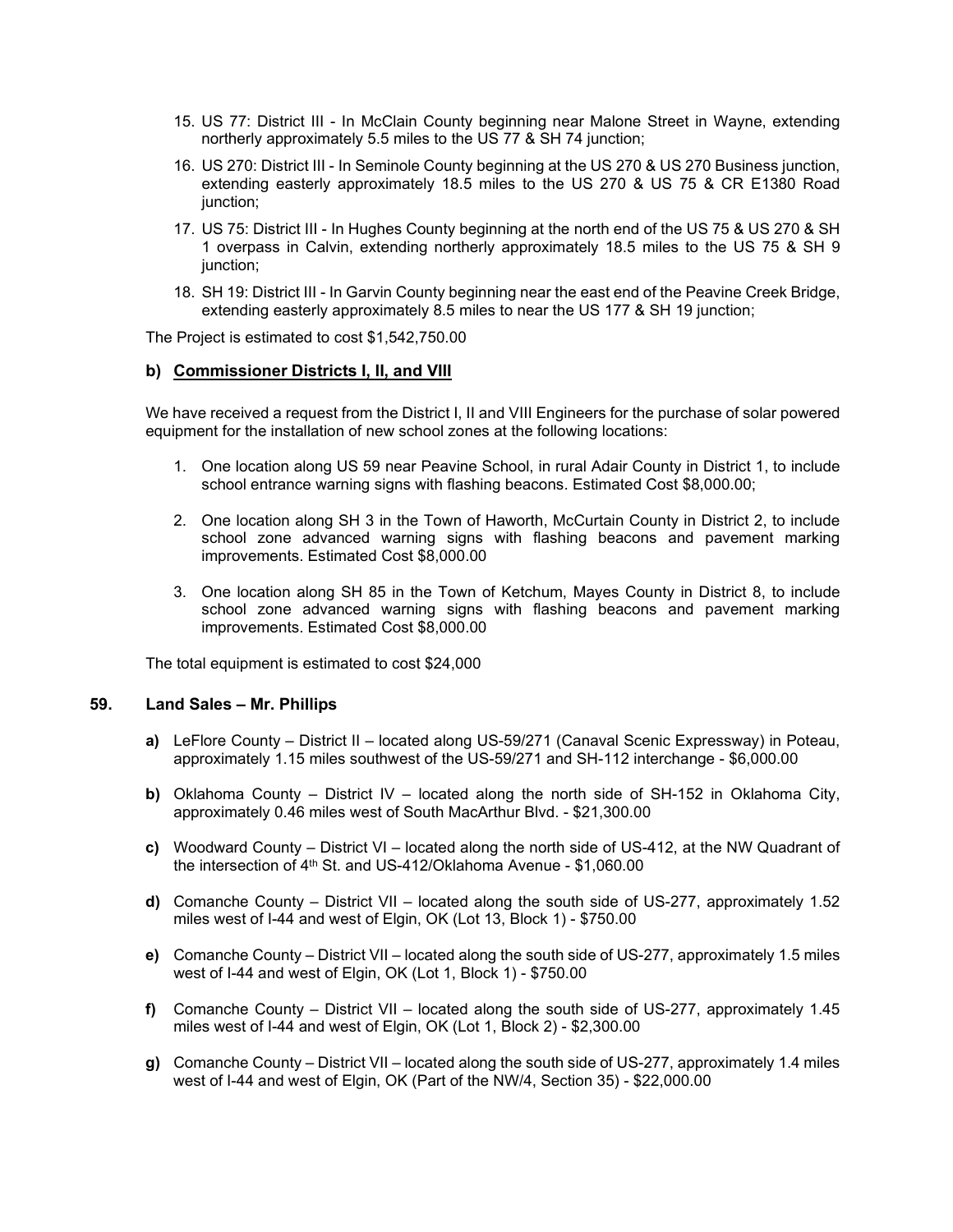- **h)** Tulsa County District VIII located along the east side of US-169 at the NE intersection of US-169 & East 136th Street North - \$48,000.00
- **i)** Tulsa County District VIII located along the east side of US-169 at the SE intersection of US-169 & East 136th Street North - \$65,078.00
- **j)** Creek County District VIII located along the south side of SH-166, at the SW intersection of SH-166 & Frankhoma Road in Sapulpa, OK - \$7,450.00

### **60. Certification of County Road Mileages – Mr. Swift**

Statewide – All Districts – Title 69, O.S. Section 316, requires that the Transportation Commission annually certify to the Tax Commission the county road mileage of each county in Oklahoma as it existed on the first day of January each year.

ACTION: Coburn moved and Grimsley seconded that the Consent Docket be approved as presented.<br>MOTION: Carried by the following vote: Carried by the following vote: AYES: Coburn, Grimsley, Freymiller, Shannon, McKown, Dyson, LaForge and Peterson INAUDIBLE: Alexander NAYES: None ABSENT: None

### **END OF CONSENT DOCKET**

#### **ITEMS PRESENTED BY DIRECTOR OF ENGINEERING – Mr. Tegeler**

#### **61. Programming Items**

- **a)** Cleveland County District III a project to repair vehicle impact damage to a sound barrier wall on the east side of I-35 between Main and Lindsey – \$35,000 – Party responsible for the damage is known
- **b)** Garvin County District III a project to repair fire damage to US-77 over Rush Creek located on the south edge of Pauls Valley - \$30,000 - Party responsible for the damage is unknown.

| Shannon moved and Grimsley seconded that the Item be approved as presented.           |
|---------------------------------------------------------------------------------------|
| Carried by the following vote:                                                        |
| Coburn, Grimsley, Freymiller, Shannon, McKown, Dyson, Alexander, LaForge and Peterson |
| None                                                                                  |
| None                                                                                  |
|                                                                                       |

#### **62. Engineering Contracts**

**a)** Statewide – All Districts – Update Current Standard Drawings/Plans

| CI-2302A | EST, Inc.          |
|----------|--------------------|
| CI-2302B | H.W. Lochner, Inc. |

The aggregate not to exceed amount for these two (2) contracts is \$2,000,000.00

**b)** Statewide – All Districts – Overload Permit Studies

| CI-2323<br>Grossman & Keith Engineering, Co. | \$400,000.00 |
|----------------------------------------------|--------------|
|----------------------------------------------|--------------|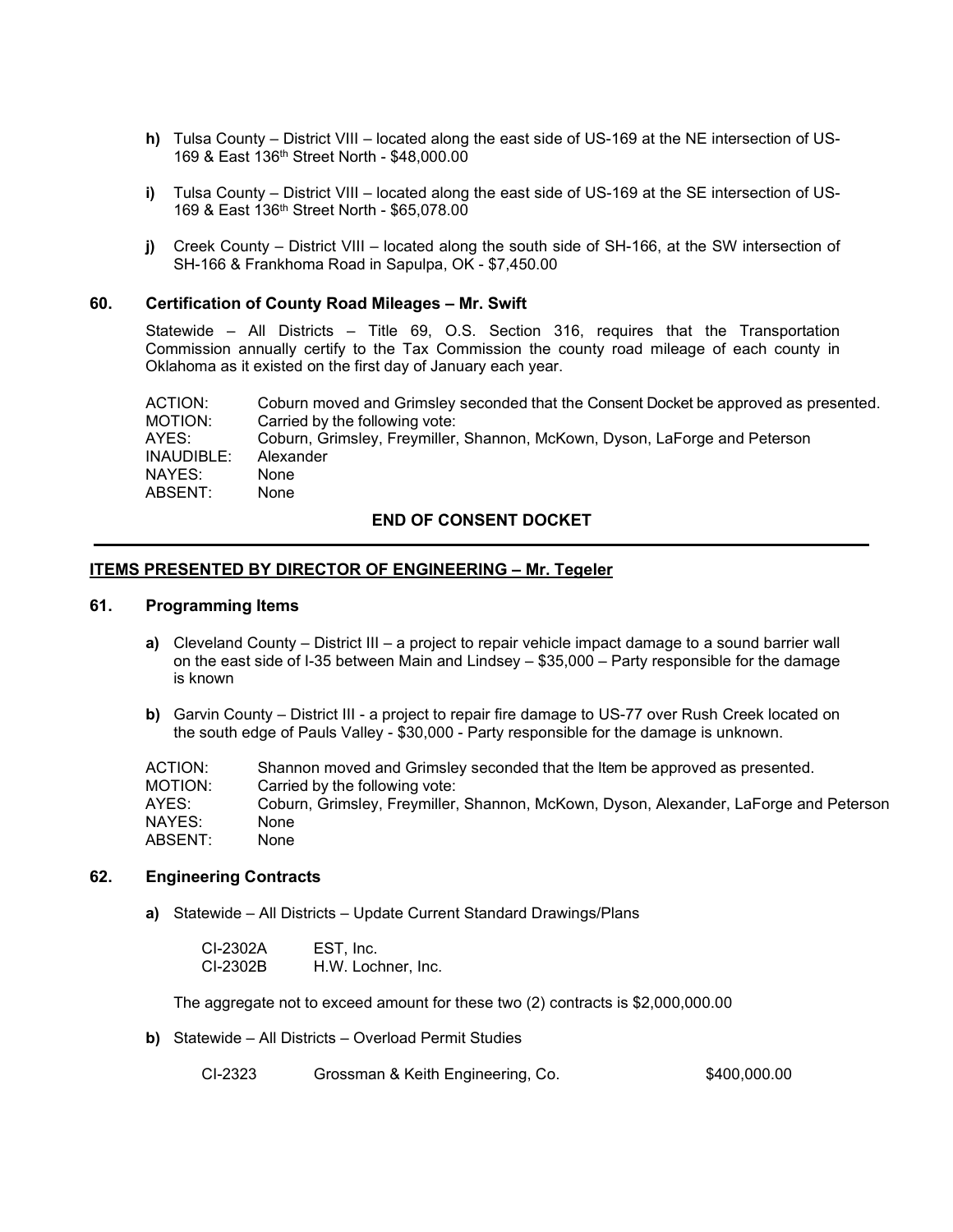| c) Muskogee County – District I - to perform preliminary engineering and prepare construction plans |
|-----------------------------------------------------------------------------------------------------|
| for the McClellan-Kerr Arkansas River Navigation System (MKARNS) mooring modernization at           |
| multiple locations                                                                                  |

| CI-2320 | <b>CONSOR Engineers, LLC</b> | \$1,393,100.00 |
|---------|------------------------------|----------------|
|---------|------------------------------|----------------|

**d)** Marshall County – District II – to prepare construction plans for SH-199: from approximately 1.6 miles east of junction SH-99, extending east approximately 5.0 miles and SH-199; from approximately 6.6 miles east of junction SH-99, extending east approximately 5.3 miles

| CI-2307D | <b>MKEC Engineering, Inc.</b> | \$1,816,038.00 |
|----------|-------------------------------|----------------|
|----------|-------------------------------|----------------|

**e)** McCurtain County – District II - to prepare construction plans for SH-37; from the Texas state line, north and east 7.54 miles and SH-37; from 7.54 miles north and east of the Texas state line, east 5.0 miles

CI-2307C Jacobs Engineering Group, Inc. \$2,018,259.00

**f)** Pittsburg County – District II - to prepare construction plans for US-69 beginning approximately 2.5 miles south of Indian Nation Turnpike and extending north approximately 2.1 miles

CI-2309B Freese & Nichols, Inc. \$900,980.00

**g)** Kay County – District IV - to provide preliminary engineering and prepare construction plans for SH-11: from Rocky Ridge Road, new alignment to Grandview Drive in Kaw City

CI-2306 Garver, LLC \$634,280.00

**h)** Logan County – District IV - to prepare construction plans for I-35: from 3.0 miles north of US-77, north 2.2 miles in Guthrie

| CI-2264D | MacArthur Associated Consultants, LLC | \$1,653,485.00 |
|----------|---------------------------------------|----------------|
|----------|---------------------------------------|----------------|

**i)** Carter County – District VII - to prepare construction plans for US-70: from 0.23 miles east of Brock Road, east 3.6 miles to east of I-35 (eastbound & westbound)

CI-2310B Smith Roberts Baldischwiler, LLC \$1,516,350.00

**j)** Osage County – District VIII - to prepare construction plans for SH-18: from 5.68 miles north of Pawnee County Line, north approximately 3.2 miles

CI-2309A Atkins North America, Inc. \$733,782.00

**NOTE:** *Commissioner Peterson asked why 62 c) the MKARNS project was the only project not in the 8 year plan.* 

Secretary Gatz explained that this is the Department's efforts to put ourselves in a position to take advantage of potential grant opportunities that may come; and to deliver a project that will make a difference on the current mooring system that exists within the McKlellan-Kerr Navigation System. Those moorings are not quite sufficient, especially in light of the flood that we experienced in 2019, to support adequate mooring of barge traffic in the area. So, this project is going to put us into a position to have a shovel ready project that will help us, maybe obtain grant funds to be able to reconstruct and rebuild those moorings.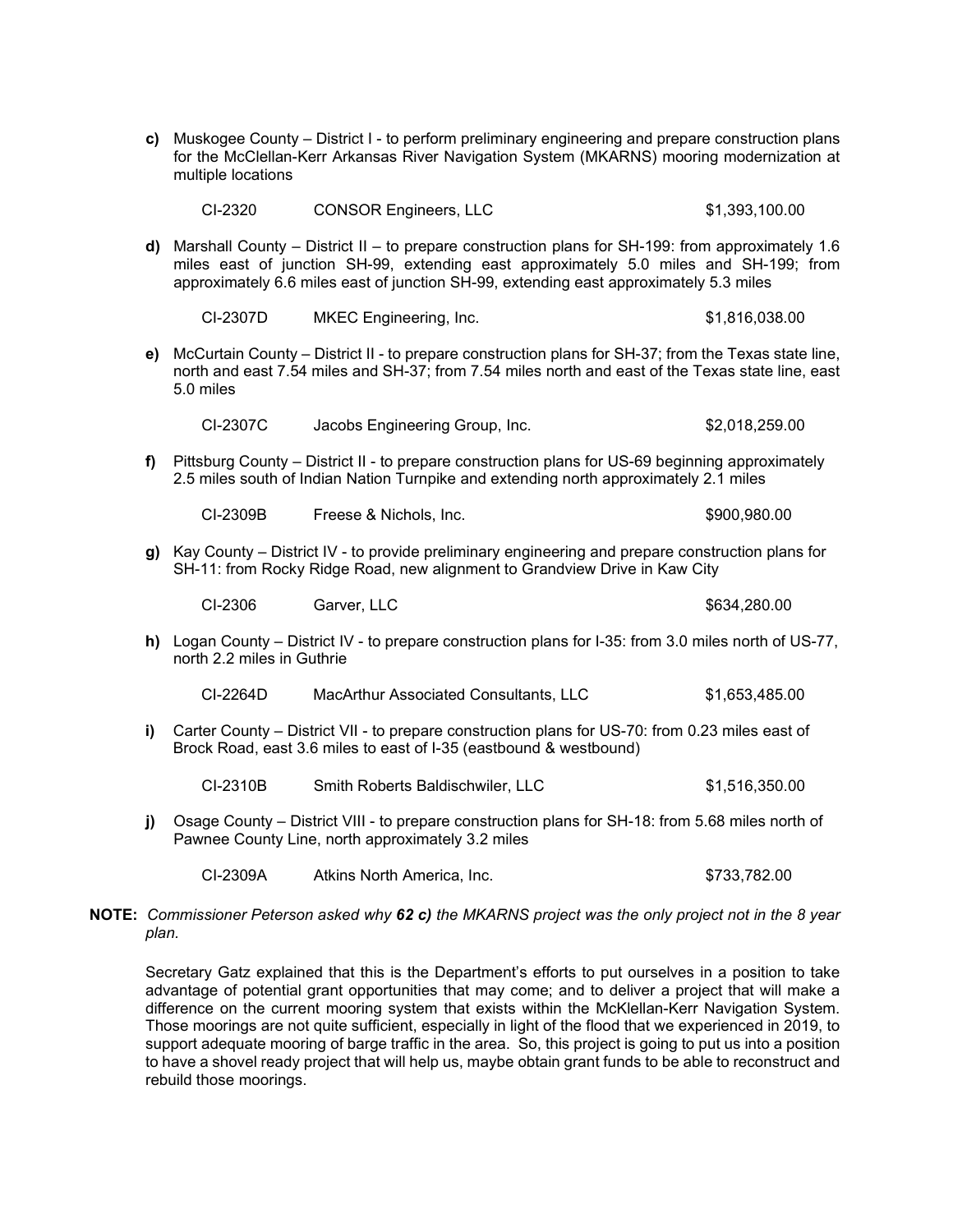ACTION: Grimsley moved and Alexander seconded that the Item be approved as presented.<br>MOTION: Carried by the following vote: MOTION: Carried by the following vote:<br>
AYES: Coburn. Grimslev. Frevmiller. Coburn, Grimsley, Freymiller, Shannon, McKown, Dyson, Alexander, LaForge and Peterson NAYES: None ABSENT: None

# **63. Engineering Contract Supplement**

Adair County – District I – this supplement is for additional engineering to develop final construction plans for SH-100: from 3 miles north of Cherokee County Line east 5 miles

CI-1959A Supplement 6 Atkins North America, Inc. \$50,000.00 ACTION: Shannon moved and Grimsley seconded that the Item be approved as presented. MOTION: Carried by the following vote:<br>
AYES: Coburn. Grimslev. Frevmiller. Coburn, Grimsley, Freymiller, Shannon, McKown, Dyson, Alexander, LaForge and Peterson NAYES: None ABSENT: None

# **ITEMS PRESENTED BY CONSTRUCTION DIVISION ENGINEER – Mr. Leonard**

# **64. Change Orders with Cumulative Total of \$75,000.00 or Less – Information Only**

- **a)** Atoka County Co. Rd. CIRB-203C(072)RB / 29952(04), \$9,338.73, 0.60%
- **b)** Caddo County SH-19 SBR-208C(071)SB / 30381(04), \$780.00, 0.06%
- **c)** Canadian County US-81 (I-40B) NHPP-209N(051)SS / 27004(04), \$3,184.09, 0.03%
- **d)** Canadian County I-40 NHPPI-209N-(078)PM / 30715(04), \$30,800.00, 0.22%
- **e)** Coal County US-75 NHPP-215N(028)PM / 29731(04), \$13,325.00, 1.79%
- **f)** Coal County Co. Rd. STP-215D(021)CI / 30010(04), \$0.00, 0.00%
- **g)** Custer County I-40B NHPP-220N(074)PM / 30331(04), \$0.00, 0.00%
- **h)** Garfield County US-60 SBR-224N(082)SB / 33752(04), \$22,210.00, 1.54%
- **i)** Grady County SH-92 STP-226B(052)AD / 32936(04), \$15,676.80, 8.47%
- **j)** Greer County US-283 STP-228B(017)PM / 29509(04), \$6,292.00, 0.08%
- **k)** Jefferson County Co. Rd. STP-234D(050)CI / 29359(04), \$24,190.16, 2.58%
- **l)** Kingfisher County Ct. St. TAP-237E(048)TP / 33017(04), \$1,391.29, 0.07%
- **m)** Marshall County US-70 NHPP-248N(050)PM / 31278(04), \$69,234.79, 0.83%
- **n)** McIntosh County Co. Rd. CIRB-246C(043)RB / 28503(04), #1, \$3,237.27, -0.10% Underrun
- **o)** McIntosh County Co. Rd. CIRB-246C(043)RB / 28503(04), #2, \$22,262.00, 0.70%
- **p)** Muskogee County SH-72 SBR-251C(096)SB / 32723(04), \$47,557.75, 2.67%
- **q)** Osage County SH-20 STP-257C(076)RW / 24268(08), \$18.00, 0.01%
- **r)** Pittsburg County Co. Rd. CIRB-261C(098)RB / 32358(04), \$28,476.00, 1.02%
- **s)** Seminole County SH-3E SBR-9595(004)SB / 29595(04), \$0.00, 0.00%
- **t)** Seminole County Co. Rd. CIRB-267C(053)RB / 30039(08), \$272.70, 0.01%
- **u)** Seminole County SH-39 SSR-267C(082)SR / 33321(04), #1, \$42,844.38, 3.43%
- **v)** Seminole County SH-39 SSR-267C(082)SR / 33321(04), #2, \$0.00, 0.00%
- **w)** Sequoyah County Co. Rd. CIRB-168C(190)RB / 25434(04), \$84,288.87, -3.37% Underrun
- 
- **x)** Sequoyah County US-64 SBR-268C(060)SB / 32761(04), \$8,084.69, 0.62% **y)** Tulsa County - Ct. St. - STP-272B(277)IG / 29326(04), \$2,200.00, 0.03%
- **z)** Tulsa County I-44 STP-272F(270)PM / 33818(04), \$47,164.20, 0.88%
- **aa)** Wagoner County SH-72 SBR-273C(052)SB / 32724(04), \$14,610.50, 0.67%
- **bb)** Washington County Co. Rd. CIRB-174D(062)RB / 25490(04), \$15,582.04, 0.34%
- **cc)** Washington County Co. Rd. CIRB-274D(027)RB / 30617(04), \$34,658.45, 3.55%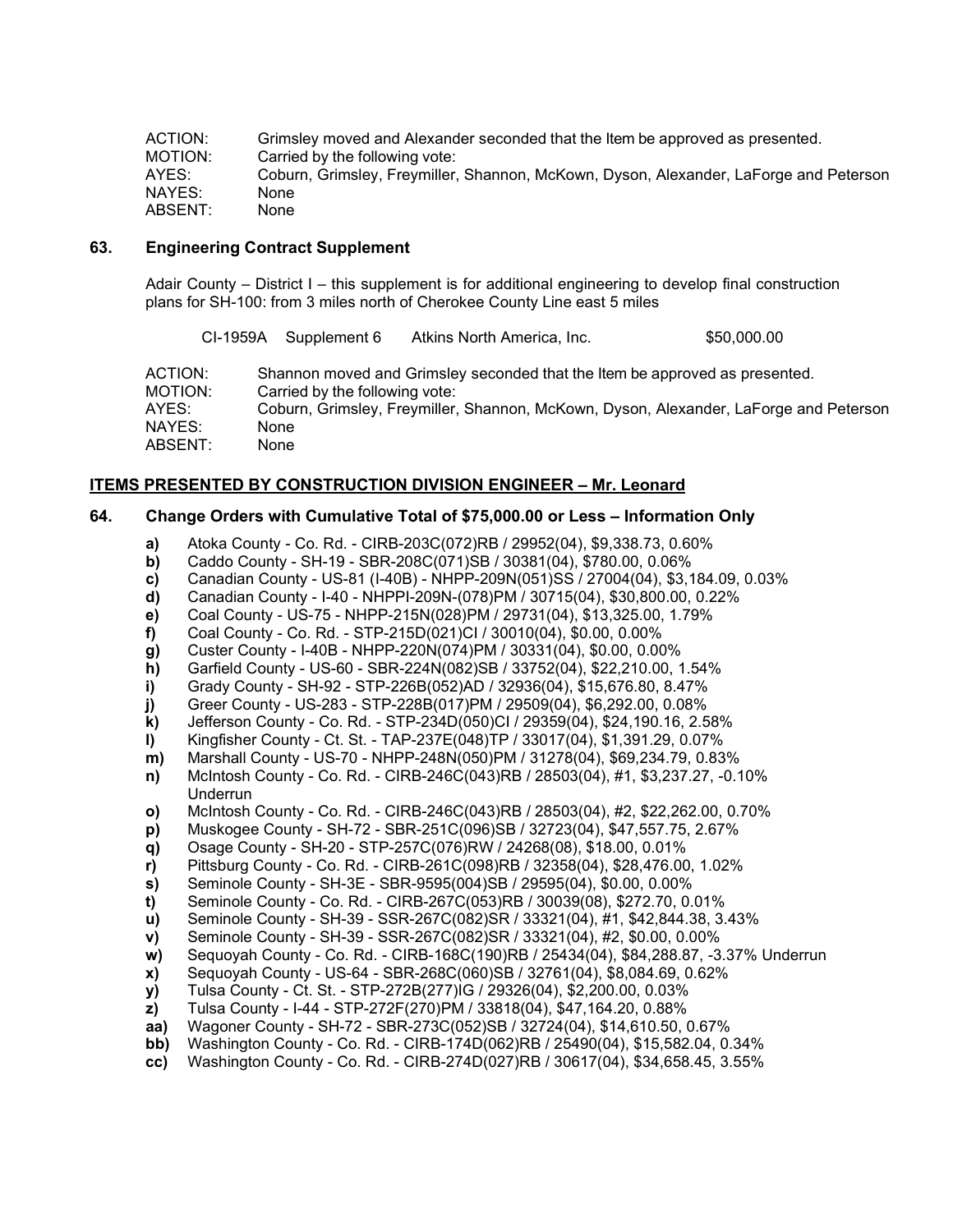### **65. Change Orders with Cumulative Total Greater than \$75,000.00**

- **a)** Beaver County Co. Rd. STP-204C(031)CI / 30500(04), #2, \$32,210.31, 2.37%
- **b)** Beaver County Co. Rd. STP-204C(031)CI / 30500(04), #3, \$16,090.59, 1.18%
- **c)** Beckham County Co. Rd. CIRB-105C(157)RB / 24839(04), \$36,033.39, 0.53%
- **d)** Blaine County SH-3 NHPP-017N(254)PM / 27913(10), \$32,040.08, 0.32%
- **e)** Blaine County SH-58 STP-206C(061)PM / 29512(04), \$132,179.80, 5.80%
- **f)** Custer County SH-54 STP-120C(133)PM / 24145(10), \$407,230.70, 6.25%
- **g)** Custer County SH-33 SSP-220B(064)SS / 28772(04), \$700.00, 0.01%
- 
- **h)** Custer County SH-73 SBR-220C(068)SB / 33431(04), \$135,000.00, 7.09% **i)** Garfield County - US-64 - SBR-019N(134)SB / 30641(04), \$82,602.45, 9.25%
- **j)** Garvin County I-35 SBR-3500(083)SB / 31989(04), \$96,062.52, 8.79%
- **k)** Haskell County Co. Rd. CIRB-231C(040)RB / 28499(04), \$81,402.26, 1.08%
- **l)** Love County Co. Rd. CIRB-243C(031)RB / 31411(04), \$1,402.64, 0.10%
- **m)** Mayes County Co. Rd. STP-249C(053)CI / 31161(04), #4, \$127,161.86, 3.57%
- **n)** Mayes County Co. Rd. STP-249C(053)CI / 31161(04), #5, \$1,200.00, 0.03%
- **o)** Mayes County SH-28 SSP-249C(049)SS / SSP-249C(052)SS / 31884(05), \$477,393.33, 3.46%
- **p)** McClain County I-35 NHPPI-0035(297)SS / 23283(04), \$2,102.80, 0.04%
- **q)** Muskogee County US-69 NHPP-013N(173)PM / 31211(04), \$88,633.09, 1.39%
- **r)** Noble County Co. Rd. CIRB-252C(056)RB / 25421(13), \$134,011.20, 3.48%
- **s)** Okfuskee County I-40 NHPPI-4000-(077)PM / 21007(06), \$30,748.69, 0.16%
- **t)** Oklahoma County Ct. St. OKC-XTWN(078)SS / ACNHPPI-XTWN(079)SS / 17428(88), \$26,848.11, 0.10%
- **u)** Oklahoma County Ct. St. STP-255C(430)AG / STP-255C(431)AG / 31102(04), \$20,276.24, 0.51%
- **v)** Oklahoma County I-44 SBR-4400(073)SB / 33417(04), \$5,640.50, 0.28%
- **w)** Oklahoma County I-35 STP-255F(501)3B / 34180(04), \$1,135.97, 0.14%
- **x)** Pawnee County US-64 STP-259B(034)SS / STP-159B(058)SS / 27934(04), \$6,500.00, 0.06%
- **y)** Pawnee County Ct. St. SBR-259N(058)SB / 33451(04), \$78,624.79, 5.06%
- **z)** Pottawatomie County SH-39 SSR-263B(067)SR / 33838(04), #3, \$19,070.47, 1.21%
- **aa)** Pottawatomie County SH-39 SSR-263B(067)SR / 33838(04), #4, \$0.00, 0.00%<br>**bb)** Rogers County Ct. St. STP-166B(164)IG / 22144(04). \$60.775.81. 2.59%
- **bb)** Rogers County Ct. St. STP-166B(164)IG / 22144(04), \$60,775.81, 2.59%
- **cc)** Rogers County Ct. St. STP-166B(164)IG / 22144(04), \$27,624.38, 1.18%
- **dd)** Seminole County US-270 STP-167B(122)PM / 21006(07), \$334,618.36, 2.84%
- **ee)** Sequoyah County I-40 NHPPI-4000-(248)FP / NHPPI-4000-(064)PM / 10618(07), \$295,000.00, 0.70%
- **ff)** Texas County SH-136 STP-170C(123)SS / STP-170C(127)PM / 24241(04), \$4,719.00, 0.03%
- **gg)** Tulsa County I-244 NHPPIY-0244-2(501) / NHPPIY-0244-2(504) / NHPPIY-0244-2(507) / 26300(06), \$4,196.24, 0.01%
- **hh)** Tulsa County I-44 NHPPI-4400(058)PM / 29693(04), \$44,263.01, 0.41%
- **ii)** Tulsa County Ct. St. STP-272C(259)IG / 32541(04), \$3,074.93, 0.21%
- **jj)** Tulsa County I-44 NHPPI-4400(054)PM / NHPPI-4400(077)PM / 33788(04), \$500,653.90, 0.57%
- **kk)** Washington County Co. Rd. STP-274B(026)CI / 27821(04), \$94,710.10, 1.93%
- ACTION: LaForge moved and Coburn seconded that the Item be approved as presented.
- MOTION: Carried by the following vote:<br>AYES: Coburn, Grimsley, Freymiller,
- Coburn, Grimsley, Freymiller, Shannon, McKown, Dyson, Alexander, LaForge and Peterson NAYES: None
- ABSENT: None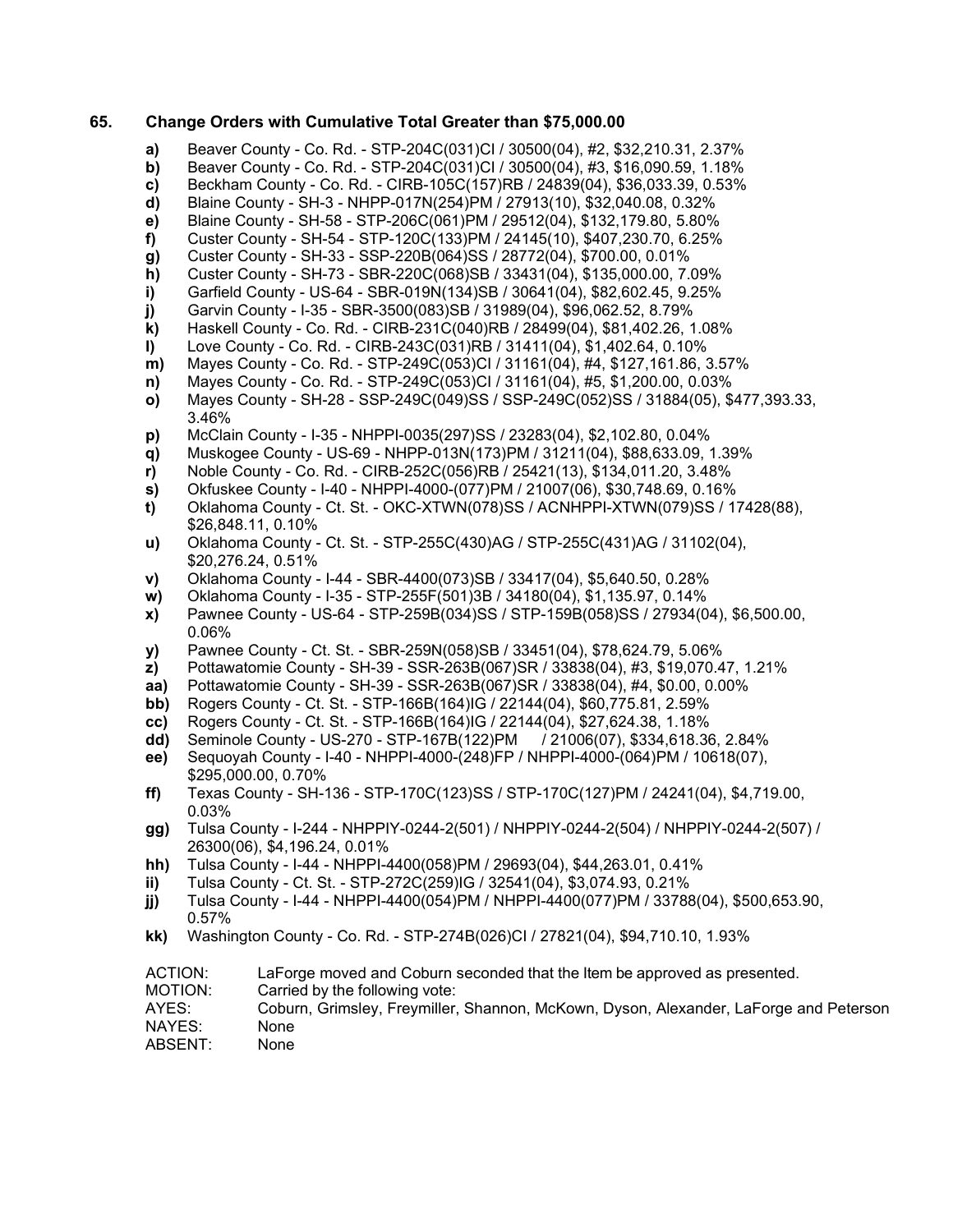# **ITEMS PRESENTED BY THE COMPTROLLER DIVISION**

# **66. Proposed Bid Openings – Mr. Hackney, Project Funding Manager**

- **a)** Final July, 2021 Proposed Bid Opening
- **b)** Tentative August, 2021 Proposed Bid Opening
- **c)** Tentative September, 2021 Proposed Bid Opening

| ACTION: | Grimsley moved and Dyson seconded that the Item be approved as presented.             |
|---------|---------------------------------------------------------------------------------------|
| MOTION: | Carried by the following vote:                                                        |
| AYES:   | Coburn, Grimsley, Freymiller, Shannon, McKown, Dyson, Alexander, LaForge and Peterson |
| NAYES:  | None                                                                                  |
| ABSENT: | None                                                                                  |

# **ITEM PRESENTED BY THE OFFICE ENGINEER – Mr. Delce**

#### **67. Awards**

- **a)** Deferral from the March 18, 2021 Regular Bid Opening
- **b)** April 15, 2021 Regular Letting

| ACTION:<br>MOTION: | LaForge moved and Coburn seconded that the Item be approved as presented.<br>Carried by the following vote: |
|--------------------|-------------------------------------------------------------------------------------------------------------|
| AYES:              | Coburn, Grimsley, Freymiller, Shannon, McKown, Dyson, Alexander, LaForge and Peterson                       |
| NAYES:             | None                                                                                                        |
| ABSENT:            | None                                                                                                        |

## **ITEM PRESENTED BY THE DIRECTOR – Mr. Gatz**

## **68. I-35/9W Presentation**

Secretary Gatz started with an apology to Commissioner Shannon, all other Commissioners and to the Chickasaw Nation for any confusion he may have contributed to around this project. He felt that if he had done a better job of communicating, we might not be having this presentation this morning. He stated ODOT is one of the primary state agencies that partners with Tribal Governments on a regular basis for infrastructure improvement projects. Many road and bridge improvements all across the state have been successfully completed in close coordination with our tribal partners. In response to Commissioner Shannon's request from last month he presented a PowerPoint presentation on Tribal Agreements and specifically, on the I-35/SH-9 West Interchange Project.

The I-35/SH-9 West interchange improvements have been discussed since 2001. McClain County has seen rapid population growth and economic development bringing higher traffic volumes and more needs to be addressed. Rather than focusing only on addressing 1 traffic movement inside the interchange, the Department is expanding the project to a more comprehensive fix that meets the traffic safety needs of the entire area. This will include several interchange design alternatives through a public involvement process, including commitments made to the Chickasaw Nation as a major stakeholder.

ODOT and OTA are among the few state agencies that do no require approval from the Governor and the Joint House & Senate Committees on State Tribal Relations for an agreement. The Agency Director for ODOT & OTA can unilaterally enter into an agreement with a Sovereign Tribal Nation, representing the State of Oklahoma and that agreement is binding in statute. This is a serious responsibility on the part of a Director and I take it very seriously, especially in some uncertain conditions that exist today, and some are a result of *McGirt v. Oklahoma* ruling on all aspects of state government, including infrastructure projects. So, the Department is drafting a new and more formal protocol to advance some types of tribal agreements, in an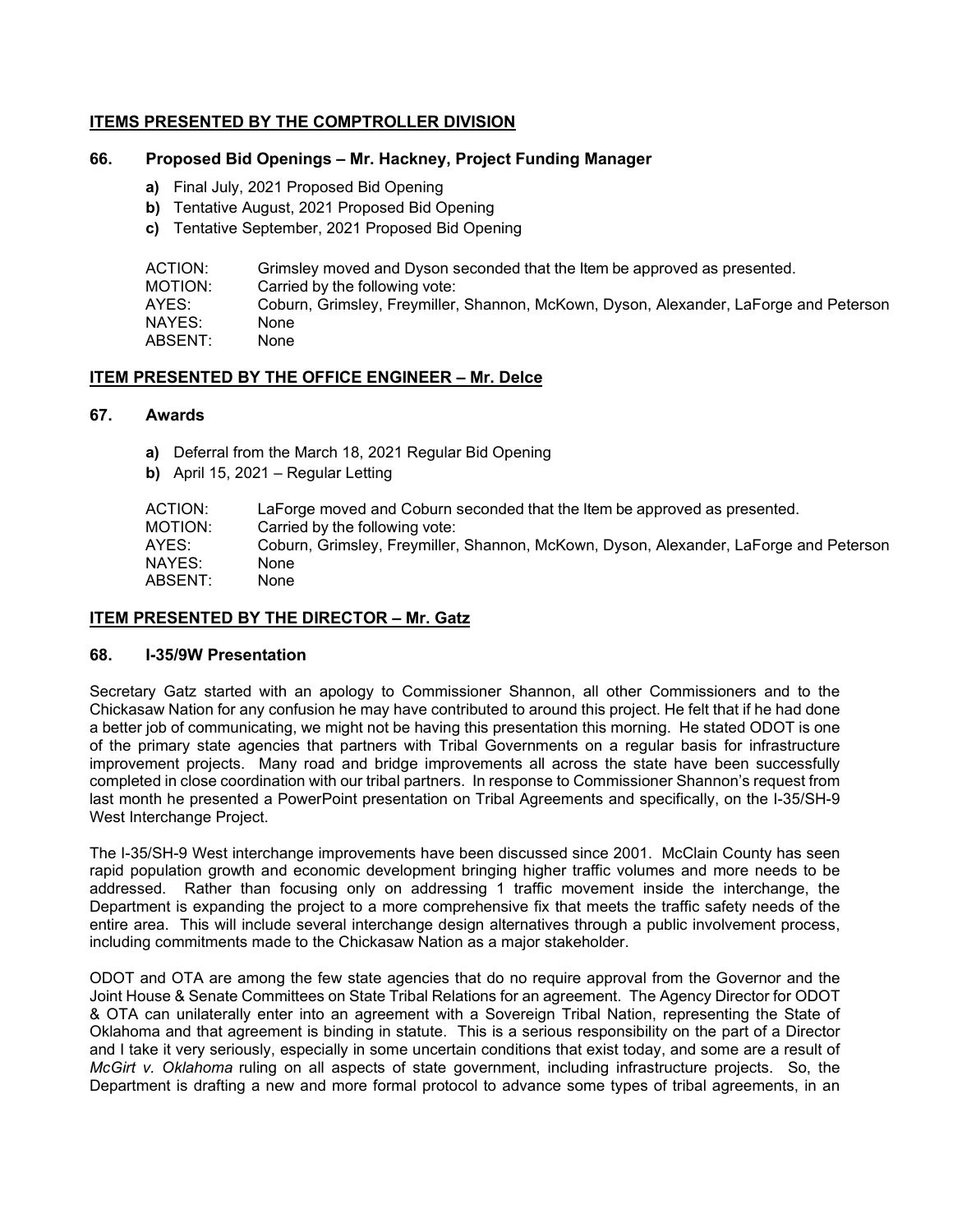effort to facilitate better communication with the tribes and with our internal transportation staff. The protocol will also help to manage expectations of all parties, and progress anticipated on transportation projects earlier in the process to avoid confusion. And as appointed Director of ODOT, and in the absence of any further specific statutory directive I believe it's prudent under the current uncertain conditions to seek the advice and counsel of the Governor's Office when considering these types of agreement. I can also engage other resources, including the Department's General Counsel and the Attorney General. Advice and counsel in this instance do not constitute seeking approval or permission to execute an agreement, but simply a comprehensive discussion to review and make absolutely sure I am fully informed, when representing the State of Oklahoma's best interest when considering such commitments.

**NOTE:** *Commissioner Shannon thanked the Director for his apology, it wasn't warranted or needed. I respect you as a professional. I worked with you for a number of years and I've always found you to be an upfront, honorable professional, who understands the importance of ODOT's road oversight process. So, apology accepted, but not needed at all. I have a couple of questions/concerns that Gov. Stitt has basically ordered a wholesale change of how ODOT interacts with tribes on transportation projects. That concerns me, because up until this point the process has worked very well for the benefit of all 4 million Oklahomans. And secondly the Legislature and Oklahoma Statutes vests the Authority on you, the Director and this Commission to enter into agreements with Tribal Governments and construct highway projects.* 

*Commissioner Grimsley expressed his concern that this "Real Project was labeled by a state official a "Pet*  Project". This project is an important project and people's lives are depending on this; their quality of life and *their ability to live their lives is impacted by our ability to respond to that. I think this is an overdue project that we are way behind in getting done and I just wanted to say that for the record.*

A very lengthy discussion ensued about these questions and concerns. Chairman McKown ended the discussion by asking ODOT's Chief Engineer to make this project #1 on his list; and get with our engineers and come up with a plan/solution and present to us in 30 days.

**Informational Only**: No Commission action required.

## **69. Resolution in Support of 8 Year Plan - Commissioner Shannon**

**NOTE:** *Discussion between Commissioners Shannon, Coburn, Dyson and Alexander.*

| ACTION: | Shannon moved and Grimsley seconded that the Item be approved as presented. |
|---------|-----------------------------------------------------------------------------|
| MOTION: | Carried by the following vote:                                              |
| AYES:   | Shannon, Grimsley,                                                          |
| NAYES:  | Coburn, Freymiller, McKown, Dyson, Alexander, LaForge and Peterson          |
| ABSENT: | <b>None</b>                                                                 |

## *Motion failed.*

# **70. Request for Attorney General's Opinion on how McGirt's Ruling affects ODOT Projects and Agreements - Commissioner Shannon**

| Shannon moved and Grimsley seconded that the Item be approved as presented. |
|-----------------------------------------------------------------------------|
| Carried by the following vote:                                              |
| Shannon, Grimsley,                                                          |
| Coburn, Freymiller, McKown, Dyson, Alexander, LaForge and Peterson          |
| <b>None</b>                                                                 |
|                                                                             |

*Motion failed.*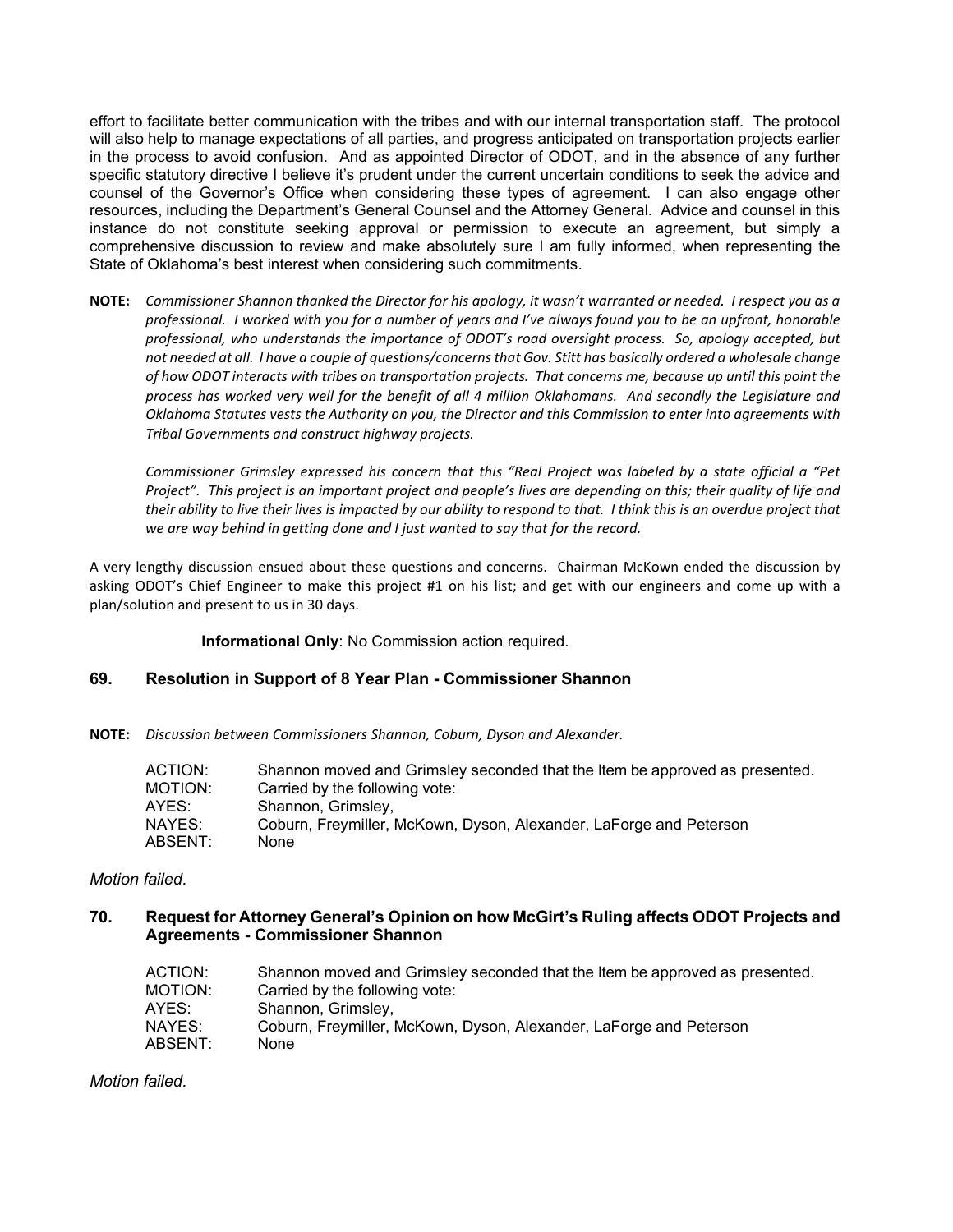# **71. Director's Report**

Secretary Gatz said we have had a lengthy meeting, so I will be extremely brief in my Director's report. I would advise that May is a continuation of our Safety Campaign, focusing primarily on *"Make Safety Stick - Everybody Click"*. But we are also going to bring a focus to Bicycle and Pedestrian Safety in the State of Oklahoma. This month's effort will include daily social media posts, messages from Lieutenant Governor Matt Pinnell, and the promotion of local events, like "Bike to Work Day", on May 21st, put on by the Association of Central Oklahoma Governments and other organizations. We want to encourage drivers to be careful and pay attention in our work zones. Please recognize that there is extraordinary amount of work going on right now, some of which is attributed to the difficult winter conditions that we experienced.

The Transportation Modernization Initiative is progressing and we should have some recommendations in June.

He announced that the McClellan-Kerr Arkansas River Navigation System is celebrating its 50th anniversary on June 5th. We will be in attendance at an event at the Tulsa Port of Catoosa, to commemorate their 50 years of service and recognize the waterway's ability to move goods and freight throughout the state, the nation and globally.

**Information Only**: No Commission action required.

*Ms. Riddle reported that ODOT had been monitoring the public audio connection; and it was reported that the public audio connection has been maintained throughout the meeting.*

# **ITEM PRESENTED BY COMMISSION CHAIRMAN**

## **72. Adjournment Motion**

| ACTION:<br>MOTION: | Shannon moved and Grimsley seconded that the Meeting be adjourned.<br>Carried by the following vote: |
|--------------------|------------------------------------------------------------------------------------------------------|
| AYES:              | Coburn, Grimsley, Freymiller, Shannon, McKown, Dyson, Alexander, LaForge and Peterson                |
| NAYES:             | None                                                                                                 |
| ABSENT:            | None                                                                                                 |

**Meeting adjourned at 12:52 p.m.**